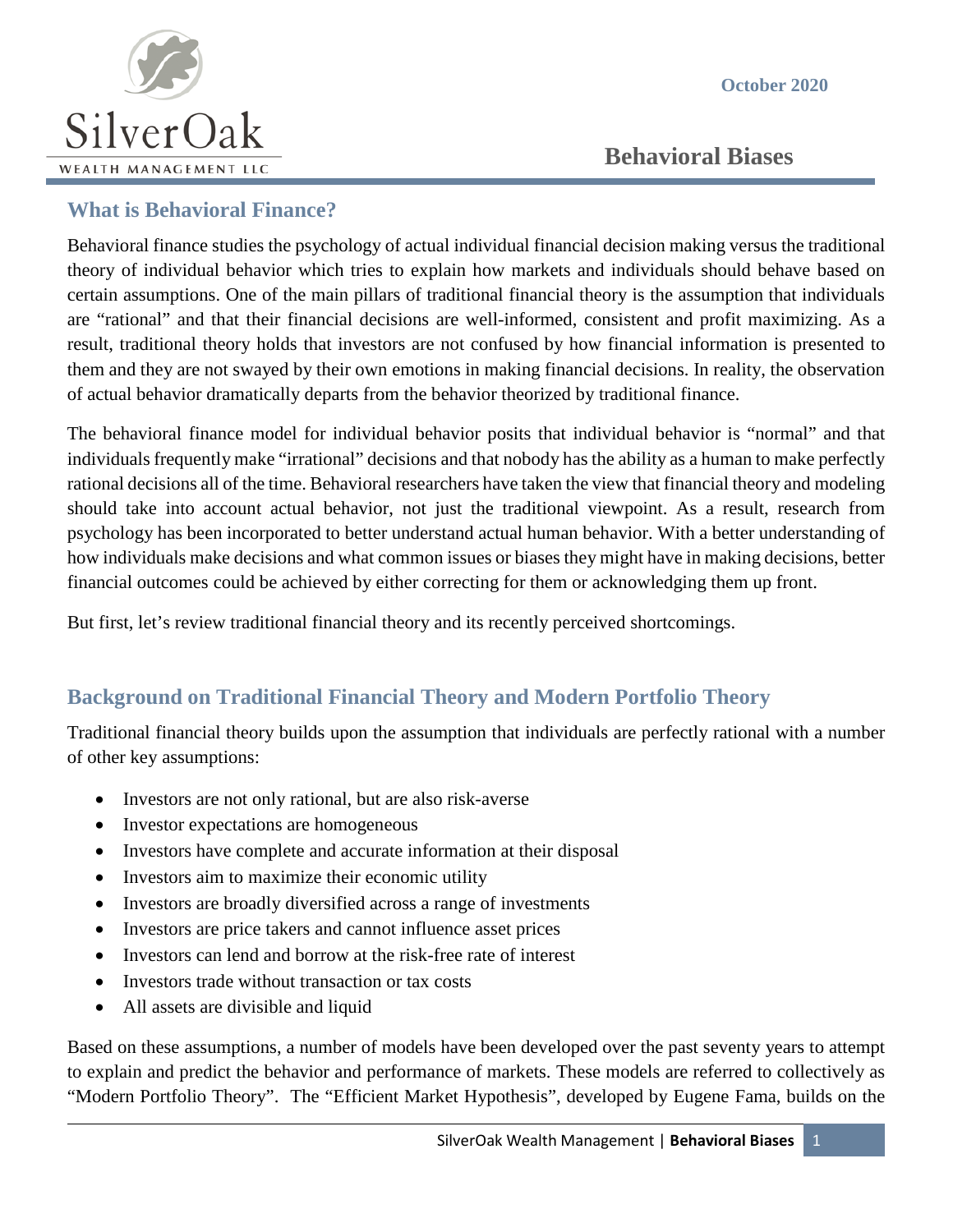"rational" individual by asserting that the markets are perfectly efficient and as a result it is impossible to "beat" the market. From there, Harry Markowitz developed the concept of the "Efficient Frontier" which provides the framework to improve portfolios by identifying optimal asset returns in a portfolio for a given level of risk. As a result of Markowitz's work, the "Capital Asset Pricing Model" or CAPM, was developed to determine the appropriate price for an asset or portfolio based on the premise that investors prefer lower risk for a given return or higher return for a given risk.

## **Issues with Modern Portfolio Theory**

Modern Portfolio Theory and CAPM were generally widely accepted and utilized by market participants from the late 1960s through most of the 1990s although empirical studies in the 1990s started to pose questions about the validity of the Efficient Market Hypothesis and CAPM due to observed anomalies in stock prices and in the stock market. In a 2004 study by Fama and French, they asserted that CAPM failed in empirical tests and they questioned whether most applications of the model are valid. In addition, in an article in the Wall Street Journal, Fama admitted that stocks prices could become "somewhat irrational". Some of the observed anomalies include the fact that small and neglected stocks, as well as many value stocks, perform better than can be explained by CAPM. Fama and French developed an asset pricing model that expanded on CAPM by adding size risk and value risk to CAPM's market risk as a better way of explaining stock price movement. In addition, other anomalies that have occurred include manias like the technology market bubble in 2000 and the housing market bubble that burst in 2008.

Of course these anomalies could not exist if investors were behaving perfectly rationally. As a result of these observed anomalies that could not be explained by Modern Portfolio Theory, Behavioral Finance became better accepted and much more academic research has been conducted. In fact, behavioral biases have been studied extensively and have been classified into two overall types of biases.

At the heart of Behavioral Finance, if one accepts that individuals are not perfectly rational, then individuals are likely influenced by two types of biases: cognitive biases and emotional biases. Both biases could negatively affect financial decisions. Cognitive biases are those based on faulty cognitive reasoning while emotional biases are those based on reasoning that is influenced by feelings or emotions. Cognitive errors stem from statistical, information processing or memory errors which can lead to faulty reasoning while emotional biases stem from impulse or intuition which can also impact financial decision making.

## **Cognitive Biases**

Cognitive biases can be classified into two broad categories. The first category is the "belief perseverance" bias which is the tendency to cling to one's previously held beliefs despite all evidence to the contrary. It is tied to the idea of cognitive dissonance, or the mental discomfort that one feels when new information conflicts with previously held beliefs. To resolve this discomfort, people tend to notice only information that interests them, ignore information that conflicts with their beliefs and/or remember and consider only information that confirms existing beliefs.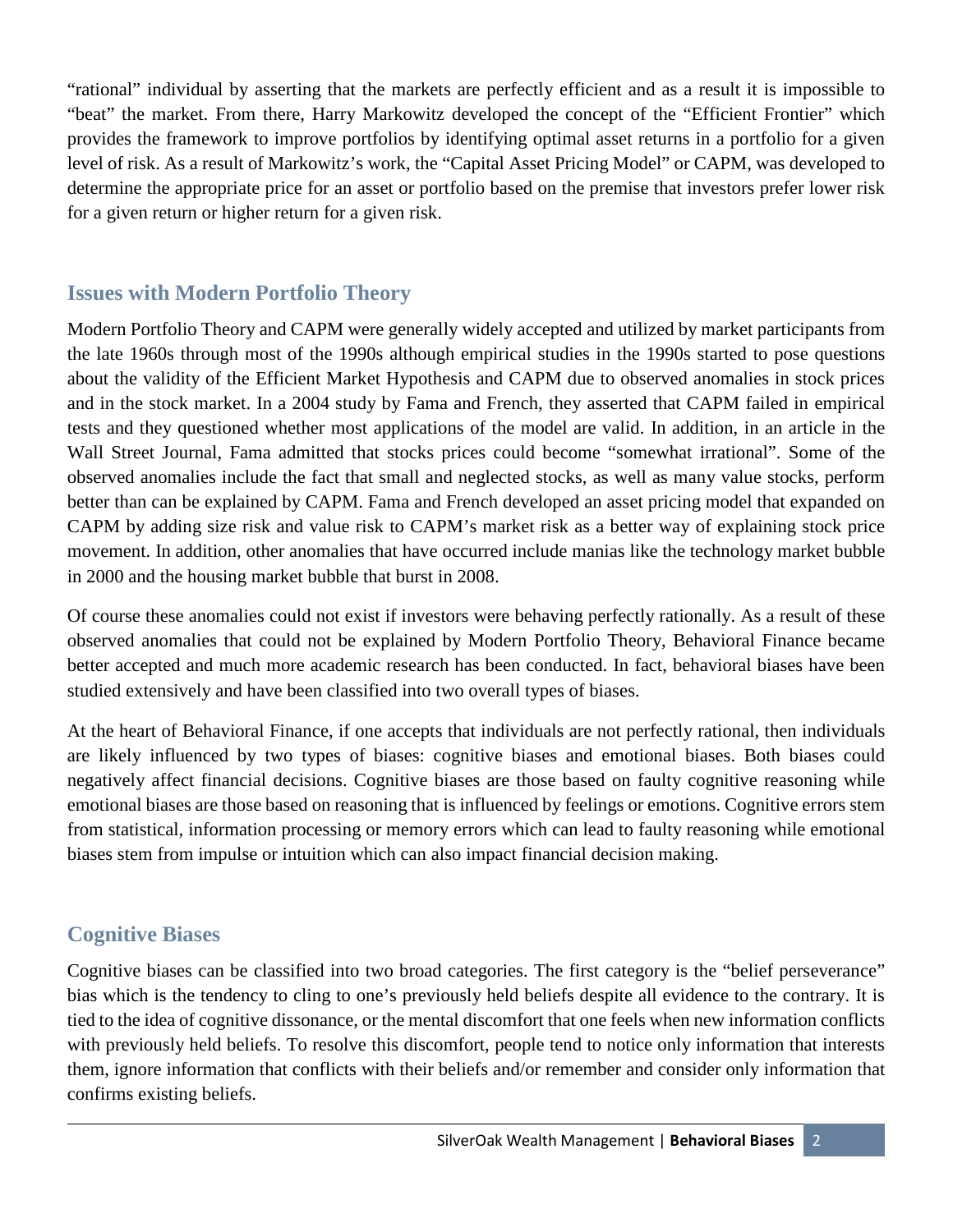Here are brief descriptions of the six observed "belief perseverance" biases:

### **Cognitive Dissonance Bias**

- Newly acquired information conflicts with pre-existing beliefs
	- o Results in believing "This time is different"
	- o May cause someone to continue to buy a losing investment

#### **Conservatism Bias**

• Opt to maintain prior beliefs rather than deal with the mental stress of updating beliefs given complex data

#### **Confirmation Bias**

- Being drawn to information that tells us what we want to hear
	- o Can result in over-concentration in an investment
	- o Particularly problematic in today's world of 24-hour news channels

#### **Representativeness Bias**

- Treat properties reflected in small sample size as representative of universal pool
	- o Broker gave one great stock pick, but now you believe this is representative of all his stock picks
- Periodic table of investments used to counteract this bias

#### **Illusion of Control Bias**

- People tend to believe they can control or influence outcomes when, in fact, they cannot
	- o Investors may trade more than is prudent or hold inadequately diversified portfolios
	- o Air travel is statistically safer than car travel; however, some feel safer in a car due to their illusion of control

#### **Hindsight Bias**

- Overestimate the degree to which they predicted an investment outcome, thus giving them a false sense of confidence
- May cause investors to unfairly assess money managers or security performance

The second category of cognitive biases has to do with "information processing errors" and describes how information may be processed and used illogically or irrationally. Here are the seven observed "information processing error" biases:

#### **Anchoring and Adjustment Bias**

• Reference point is not fully adjusted when new information is incorporated, and thus can lead to surprises

#### **Mental Accounting Bias**

- Viewing some sources of money as being different from others
	- o May be frugal with money saved from wages while being frivolous with an inheritance
	- o Irrationally distinguish between dividends and capital appreciation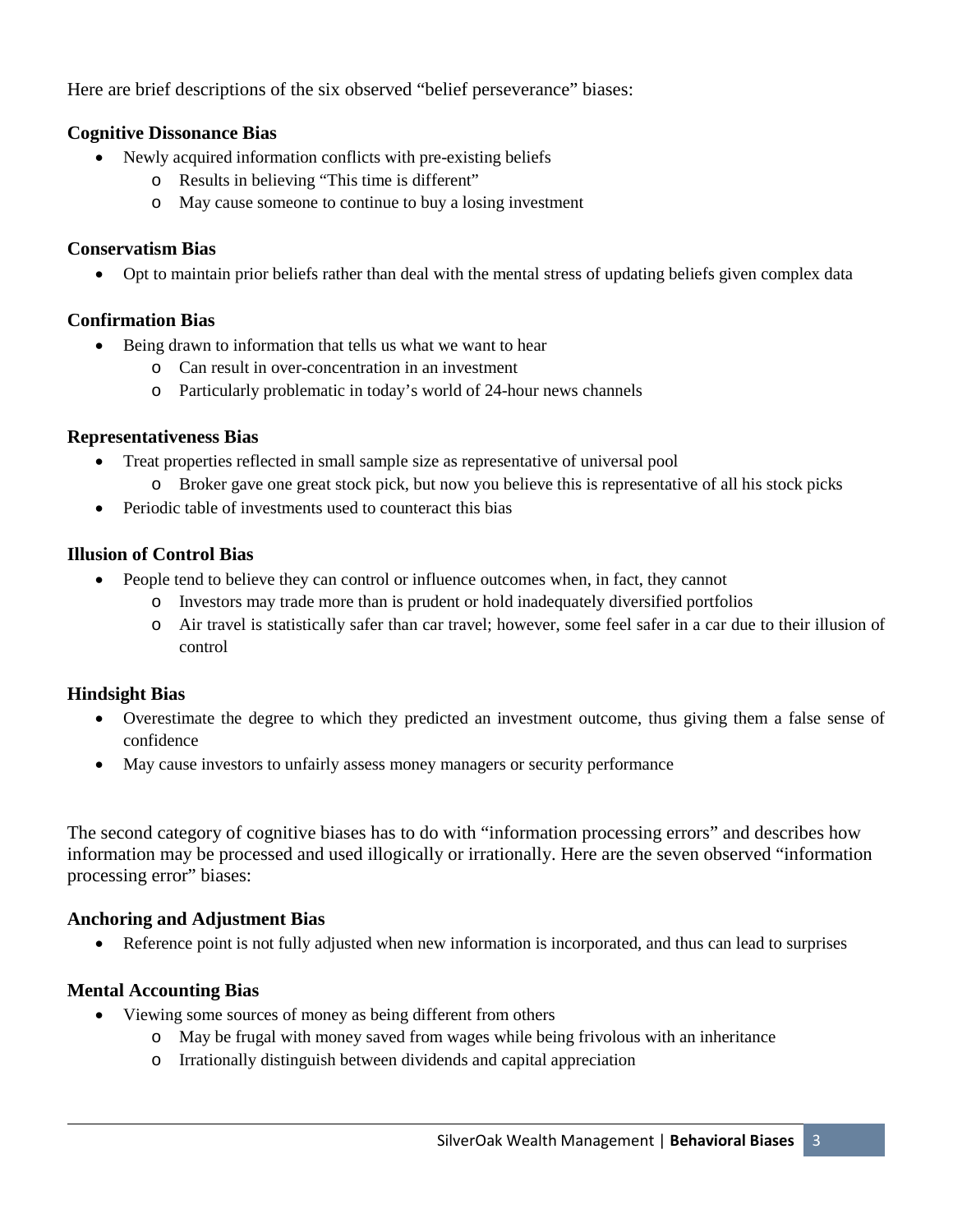### **Framing Bias**

- A person answers a question differently based on the way in which it is asked (framed)
	- o Misidentify risk tolerance because of how questions about risk tolerance were framed

#### **Availability Bias**

- People take a heuristic approach to estimating the probability of an outcome based on how easily the outcome comes to mind.
	- o Choose an investment, investment adviser, or mutual fund based on advertising rather than on thorough analysis
	- o Fail to diversify or achieve an appropriate asset allocation because of a narrow range of experience

#### **Self-Attribution Bias**

- Tendency to ascribe success with talent and foresight while blaming failures on bad luck
- Remember, "Don't confuse brains with a bull market"

#### **Outcome Bias**

• Tendency to decide to do something based on the outcome of past events rather than observing the process by which the outcome came about

#### **Recency Bias**

• Believing what is happening now will continue for the foreseeable future

## **Emotional Biases**

Emotions are related to feelings, perceptions or even beliefs that arise spontaneously rather than through conscious effort and may result in involuntary physical manifestations. For many, these emotions may not be desired, and while they might wish to control these emotions and the responses to them, they are "hard wired" so it is next to impossible to do so. As a result, emotional biases are even more difficult than cognitive biases to overcome. Here are brief descriptions of the eight emotional biases:

#### **Loss Aversion Bias**

- Losses hurt more than gains feel good
- May limit capital appreciation of a portfolio by selling winners and holding losers

#### **Myopic Loss Aversion Bias**

• Investors that monitor performance too frequently tend to become more conservative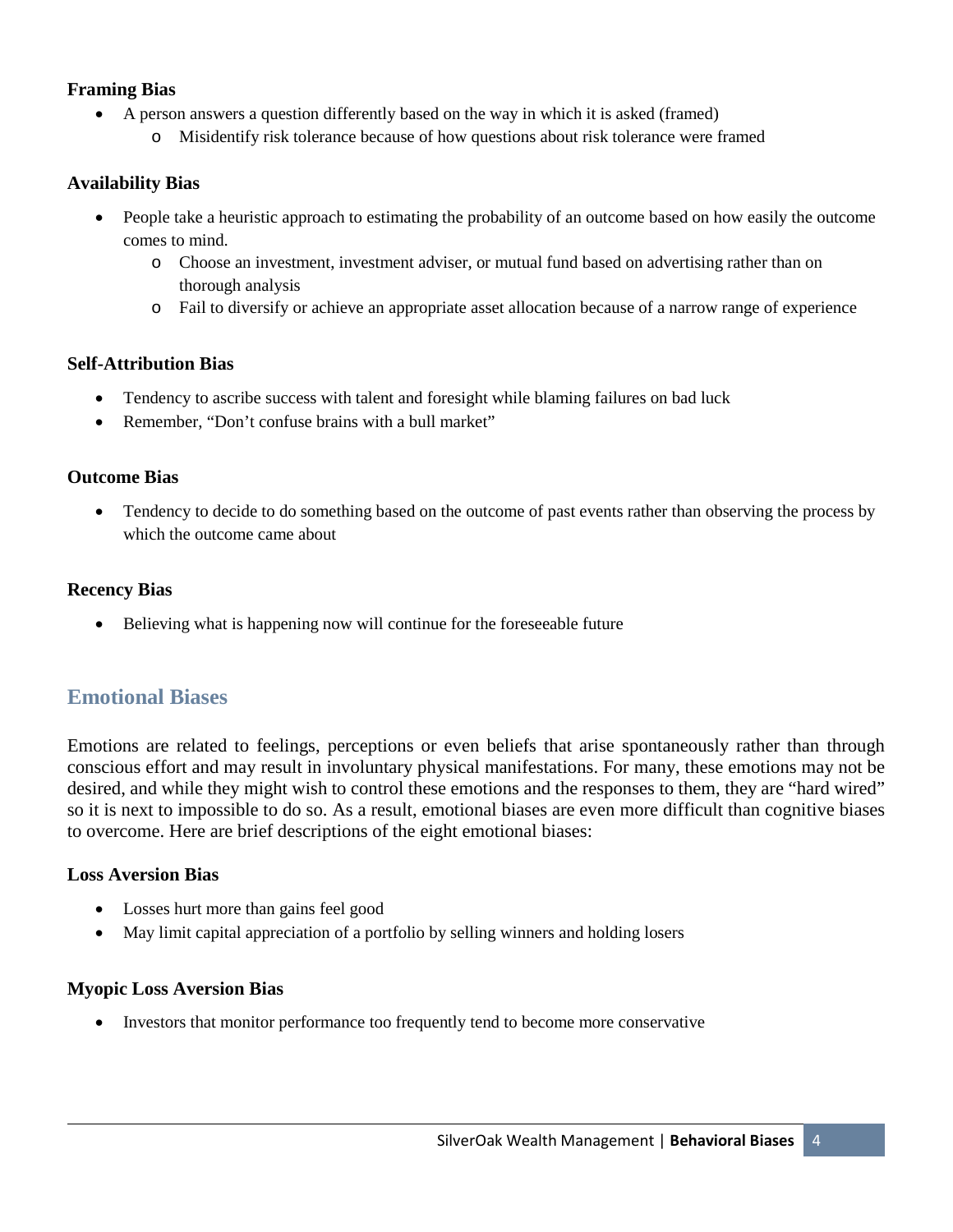#### **Overconfidence Bias**

• Unwarranted faith in one's reasoning, judgements and cognitive abilities which can lead to excessive risk taking

## **Self-Control Bias**

- People fail to act in pursuit of their long-term, overarching goals because of a lack of self-discipline
	- o Save insufficiently for the future
	- o Accept too much risk in their portfolios in an attempt to generate higher returns to make up for inadequate savings

### **Status Quo Bias**

• People do nothing instead of making a change. People are generally more comfortable keeping things the same than with change and thus do not necessarily look for opportunities where change is beneficial

### **Endowment Bias**

• People value an asset more when they hold rights to it than when they do not

### **Regret-Aversion Bias**

- People tend to avoid making decisions that will result in action out of fear that the decision will turn out poorly.
	- o Engage in herding behavior. Investors may feel safer in popular investments in order to limit potential future regret

## **Affinity Bias**

• Tendency to make irrationally uneconomic choices based on how they believe a certain product or service will reflect their values

## **Quantifying the Cost of Cognitive and Emotional Biases**

What are the costs to investors of the cognitive and emotional biases outlined above? It is extremely hard to quantify as individuals exhibit varying degrees of these biases. However, Dalbar, a well-respected company that provides investment research to institutional clients such as retirement plans and endowment plans, has published data showing how average investors have experienced returns that are lower than the investments they hold, which is a good proxy to quantify how investor biases have negatively impacted their returns. In a 2016 published study, they found that over the previous twenty years ending in 2015, the average stock fund returned roughly 8.2% annualized, while the average stock fund holder only collected a 4.7% return. For bond funds, the results were similar as the average bond fund earned roughly 5.3% annually, while the average bond fund holder earned just 0.5% annually. Similarly, the average asset allocation fund earned roughly 6.8%